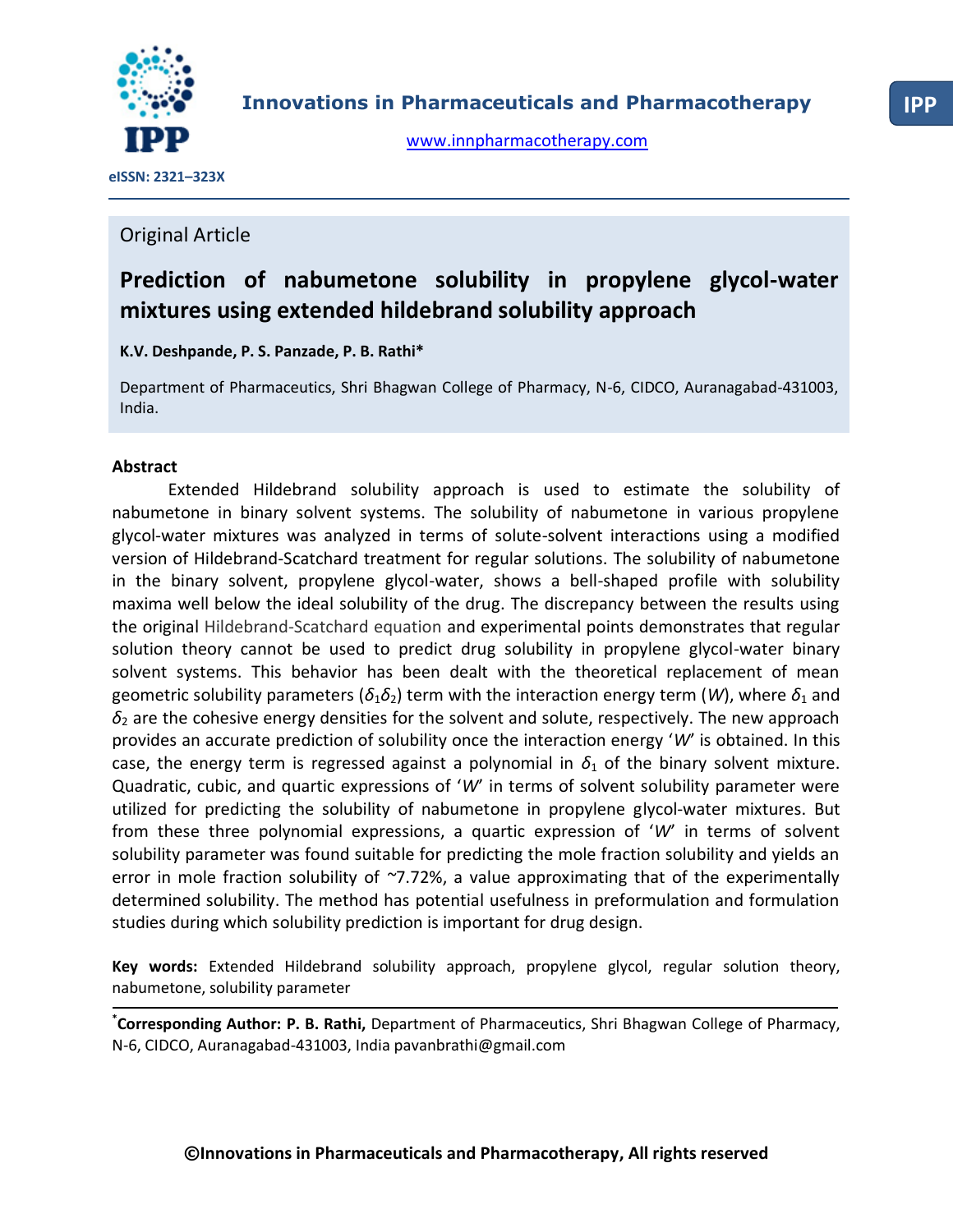#### **1. Introduction**

Solubility data on drugs and pharmaceutical adjuncts in mixed solvents have wide applications in the drug sciences. Knowledge of interaction forces between solutes and solvents are of considerable theoretical and practical interest throughout the physical and biological sciences [1]. The theory of solution is one of the most challenging branches of physical chemistry. The Hildebrand-Scatchard theory of regular solution is the pioneer approach in this field, used to estimate solubility only for relatively non-polar drugs in non-polar solvents [2]. An irregular solution is one in which self-association of solute or solvent, salvation of the solute by the solvent molecules, or complexation of two or more solute species are involved [3]. Polar systems exhibit irregular solution behavior and are commonly encountered in pharmacy. Extended Hildebrand solubility approach (EHSA), modification of the Hildebrand-Scatchard equation, permits calculation of the solubility of polar and non-polar solutes in solvents ranging from non-polar hydrocarbons to highly polar solvents such as water, ethanol, and glycols [4]. The solubility parameters of solute and solvent were introduced to explain the behaviour of regular and irregular solutions [5]. The EHSA has been developed to reproduce the solubility of drugs and other solids in the binary solvent systems [6].

Hence, EHSA has been applied to predict the solubility of nabumetone in mixtures of water and propylene glycol (PG). PG is a very interesting cosolvent to study the interrelation between drug solubility and medium polarity because it is completely miscible with water [7]. PG-water mixtures are strongly non ideal and can act in the solute-solvation process via hydrophobic interactions and preferential salvation [8,9].

The Hildebrand-Scatchard equation for the solubility of crystalline solids in a regular solution may be written as [10],

$$
[-\log X_2 = -\log X_2^i + A(\delta_1^2 + \delta_2^2 - 2\delta_1 \delta_2)]
$$
  
........(1a)  

$$
[-\log X_2 = -\log X_2^i + A(\delta_1 - \delta_2)^2]
$$
  
........(1b)

The EHSA enable us to predict the solubility of semipolar crystalline drugs in irregular solutions involving self-association and hydrogen bonding in pure solvents or in solvent blends. The extended Hildebrand equation for the solubility of solids in an irregular solution may be written as [11,12],

$$
[-\log X_2 = -\log X_2^i + A(\delta_1^2 + \delta_2^2 - 2W)]
$$
  
......(2)

Where, '*W*' is an interaction term for estimating energy between solute and solvent for an irregular solution. This interaction parameter '*W*' accurately quantifies the cohesive energy density between solute and solvent.

From the geometric mean:

$$
\delta_1 \delta_2 = \sqrt{\delta_1^2 \delta_2^2} \dots \dots \dots (3a)
$$

In pharmaceutical solutions, the geometric mean of  $\delta_1$  and  $\delta_2$  is too restrictive and ordinarily provides a poor fit to experimental data in irregular solutions. The assumption that the geometric mean of two geometric parameters  $\delta_1 \delta_2$  (Eqn. 1) can be replaced by a less restrictive term '*W*' (Eqn. 2), interaction energy parameter, which is allowed to take on values as required to yield correct mole fraction solubilities,  $X_2$  as [13],

$$
W = K \delta_1 \delta_2 \dots \dots \dots (3b)
$$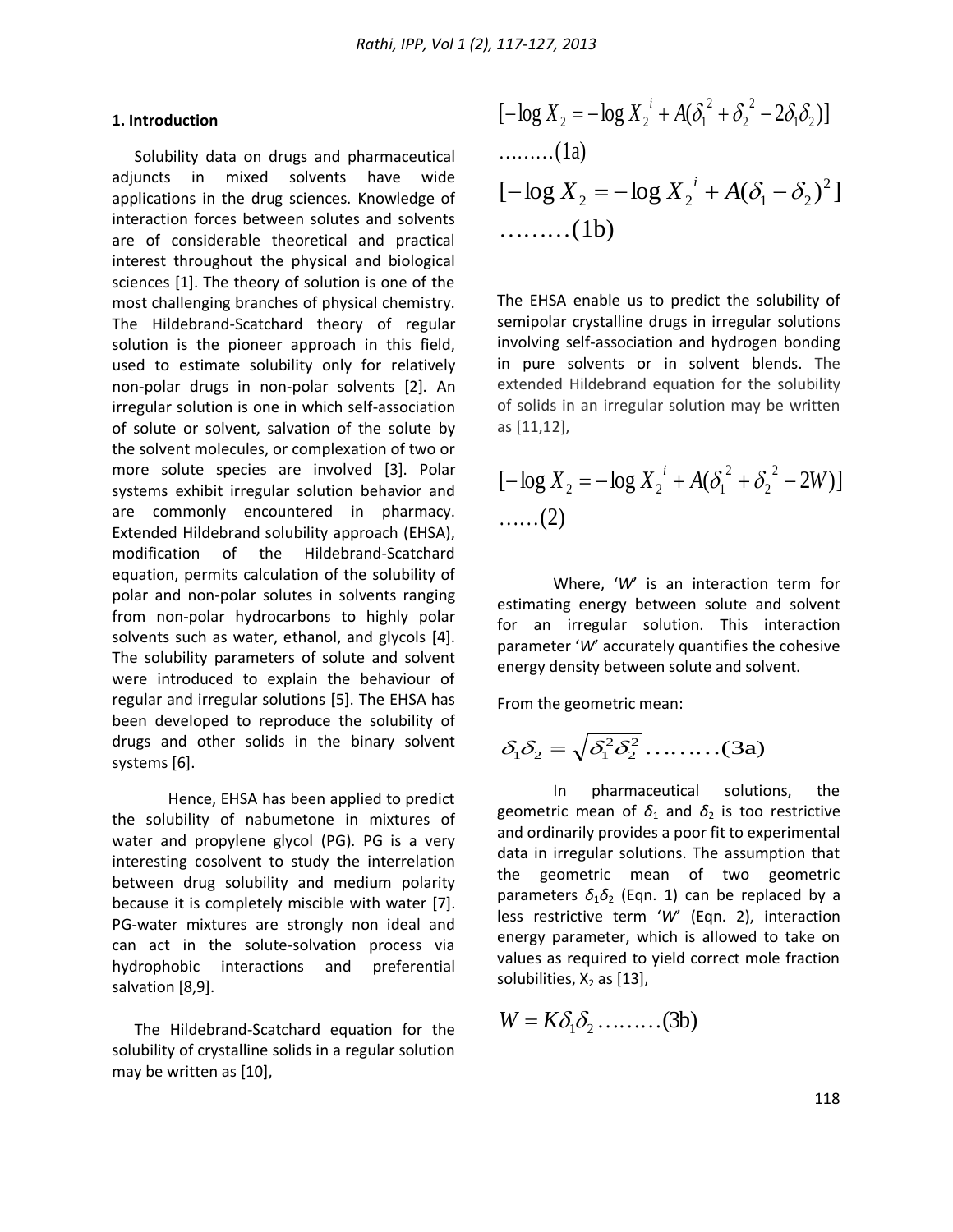Where, K is the proportionality factor relating '*W*' to the geometric mean of solubility parameter.

In Eqn. 1 and Eqn. 2,  $X_2$  and  $X_2^i$  are the mole fraction solubility and ideal mole fraction solubility of the solute respectively. The terms  $\delta_1$ and  $\delta_2$  are the solubility parameters for the solvent and solute respectively. The geometric mean,  $\delta_1 \delta_2$ , provides a reasonable estimate of solvent-solute interaction in regular (ordinarily non-polar) mixtures, whereas 'W' or K  $\delta_1$   $\delta_2$  is required to express solubility's in non-regular systems (irregular solutions) of drugs in associating mixed solvents.

When  $W = \delta_1 \delta_2$ , the solution is said to be regular.  $W > \delta_1 \delta_2$  appears, when the blended solvents are able to hydrogen bond with each other but not with their own kind. The case of *W*  $< \delta_1 \delta_2$  occurs when like molecules associate and unlike molecules do not, such as for non polar media in water.

The term negative logarithm of the ideal solubility (-log  $X_2^{\dagger}$ ) can be taken as [14],

$$
[-\log X_2^i] = \frac{\Delta H_f}{2.303RT} \left(\frac{T_o - T}{T_o}\right) \dots (4)
$$

where, ΔH<sub>f</sub> is heat of fusion of the crystalline drug molecule,  $T_0$  is the melting point of solute in absolute degrees.

The term A in equations 1 and 2 is defined as [15],

$$
A = \frac{V_2 \Phi_1^2}{2.303 RT} \dots \dots \dots (5)
$$

where,  $V_2$  is the molar volume of the solute as a hypothetical supercooled liquid at solution temperature, R is the universal gas constant, T is the absolute temperature, 298.2 $^0$ K, of the experiment and  $\Phi_1$ , the volume fraction of the solvent, is [16],

$$
\phi_1 = \frac{V_1(1 - X_2)}{V_1(1 - X_2) + V_2 X_2} \dots \dots \dots (6)
$$

where,  $V_1$  is the molar volume of the solvent at 25 $^{\circ}$ .

The term logarithmic solute activity coefficient (log *γ*2) from Eqn. 2 and Eqn. 5 can be written as [17],

$$
\log \gamma_2 = A(\delta_1^2 + \delta_2^2 - 2W) = \frac{V_2 \Phi_1^2}{2.303RT} (\delta_1^2 + \delta_2^2 - 2W)
$$
  
............(7)

A better approach is not to restrict the interaction term '*W*' to a geometric mean but evaluate it experimentally from the solubility of the solute in various solvent concentrations in a binary mixture employing Eqn. 2. An empirical equation for '*W*' as a function of solubility parameters of the solvent mixture remains to be discovered. Then, back-calculating '*W*' and substituting into Eqn. 2 permit the mole fraction solubility of a drug (solute) to be predicted in essentially any solvent mixture. Therefore, the present investigation pertains to the utility of EHSA in relation to the nabumetone solubility in PG-water binary solvent mixtures.

Nabumetone, 4-(6-methoxy-2-naphthyl)-2 butanone, is one of the large series of nonsteroidal anti-inflammatory, BCS class II drug [18- 20]. It is official in USP [21-24].Nabumetone is a prodrug that undergoes extensive first pass metabolism to 6-methoxy-2-naphthylacetic acid (6-MNA), the major circulating metabolite. 6- MNA is mainly responsible for the therapeutic efficacy of nabumetone. It decreases prostaglandin synthesis via inhibition of cyclooxygenase, an enzyme involved in the arachidonic acid conversion [25]. Though the molecule is found to be effective orally, its therapeutic efficacy is hindered due to poor aqueous solubility [26]. The poor aqueous solubility and wettability of nabumetone give rise to difficulties in pharmaceutical formulations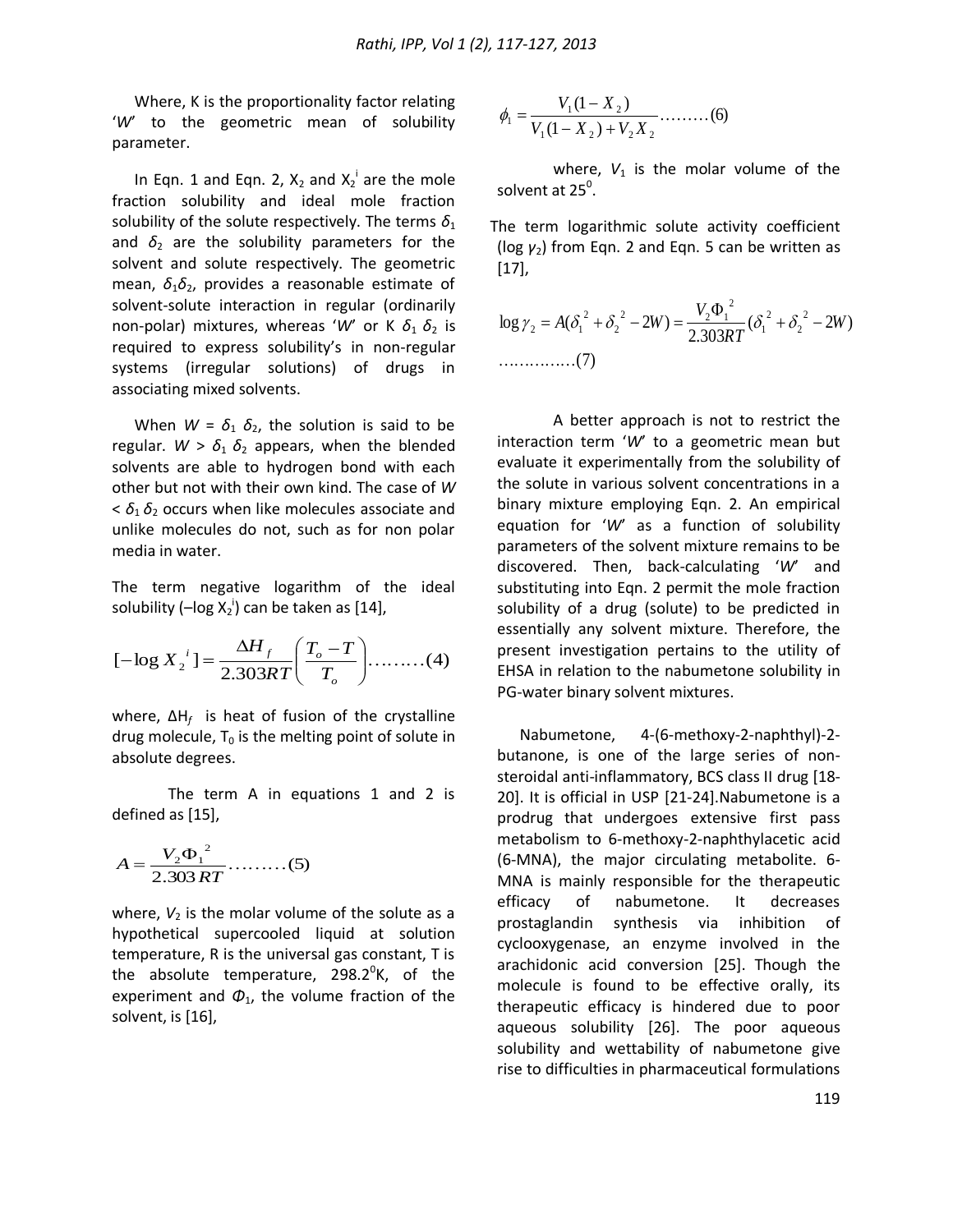meant for oral or parenteral use, which may lead to variation in absorption and bioavailability [27, 28].

#### **2. Materials and Methods**

Nabumetone, obtained as gift sample from GlaxoSmithKline Pharmaceuticals Ltd. Nasik, India. PG was purchased from Research Lab Fine Chemical Industry, Islampur, India. Throughout the study freshly prepared double distilled water was used for experimental purpose. All chemicals and reagents used in the study were of analytical grade and used as such. Double beam UV/Vis spectrophotometer, SICAN 2301 with spectral bandwidth of 2 nm, wavelength accuracy  $\pm$  0.5 nm and a pair of 10 mm matched quartz cells was used to measure absorbance of the resulting solutions. Citizen balance, CX-100, was used for weighing of nabumetone. Differential Scanning Calorimeter, Shimadzu TA-60 WS, was used for determination of melting point and heat of fusion of nabumetone.

#### **2.1 Solubility measurements:**

Solubilities of nabumetone ( $\delta_2$  =11.35) were determined in binary solvent mixtures of PG ( $\delta_{PG}$ = 14.80) and water ( $\delta_{\text{W}}$  = 23.45). Double distilled water was used to prepare mixtures with PG in concentrations of 0-100% by volume of PG. About 10 ml of PG, water, or binary solvent blends were placed into screw-capped vials (Thermostated at  $25^0$  and under continuous magnetic stirring) containing an excess amount of nabumetone and agitation was maintained at 150 rpm for 24 h in a constant-temperature bath. Preliminary studies showed that this time period was sufficient to ensure saturation at  $25^{\circ}$ [29].

After equilibration, the solutions were microfiltered (0.45  $\mu$ m) and the filtrate was then diluted with double distilled water to carry out the spectrophotometric determination at the maximum wavelength of absorption of the nabumetone ( $\lambda_{\text{max}}$ -262 nm). Calibration graphs of nabumetone in each solvent blend were previously established with correlation

coefficients greater than 0.996. The working concentration range was from 10 to 50 µg/ml nabumetone. All experimental results were expressed as the average of at least three determinations. The coefficient of variation (SD/mean\*100) was within 2% among replicated samples for the solubility measurements. The densities of the blends and the filtrates of saturated solutions were determined at  $25\pm0.4^{\circ}$ using 25-ml specific gravity bottle. Once the densities of solutions are known, the solubilities can be expressed in mole fraction scale.

The solubility parameters of the solvents were obtained from the literature [30,31]. The molar volume  $(V_2)$  and solubility parameter of nabumetone were estimated previously by Fedor's group substitution method [32, 33] giving 241.8 cm<sup>3</sup>/mol and 10.1689 (cal/cm<sup>3</sup>)<sup>0.5</sup> which was confirmed by solubility analysis in dioxane-water blend.

#### **2.2 Differential scanning calorimeter:**

The thermogram of nabumetone was obtained with a differential scanning calorimeter [34]. The melting point and heat of fusion were measured. Sample was scanned at the heating rate of 20 $^0$ /min under nitrogen purge. The temperature range studied was 70-300<sup>0</sup>.

#### **3. Results and Discussion**

#### **3.1 Mole fraction solubility and Solubility parameter:**

The molar enthalpy of fusion of nabumetone was 142.44 J/g (7771.713 cal/mol) and the temperature of fusion is 355<sup>0</sup>K. Neither decomposition nor polymorphic change was observed at the experimental temperature range. The ideal mole fraction solubility of nabumetone was calculated from these values (–  $log X_2^1 = 0.8375$ ). The mole fraction solubilities of nabumetone at  $25 \pm 0.4^\circ$  in PG-water binary mixtures which cover a large range of the solubility parameter scale, from 14.80 to 23.45  $(Cal/cm<sup>3</sup>)<sup>0.5</sup>$ , are listed in Table 1. The experimental mole fraction solubility of nabumetone at  $25 \pm 0.4^\circ$  in PG-water mixtures is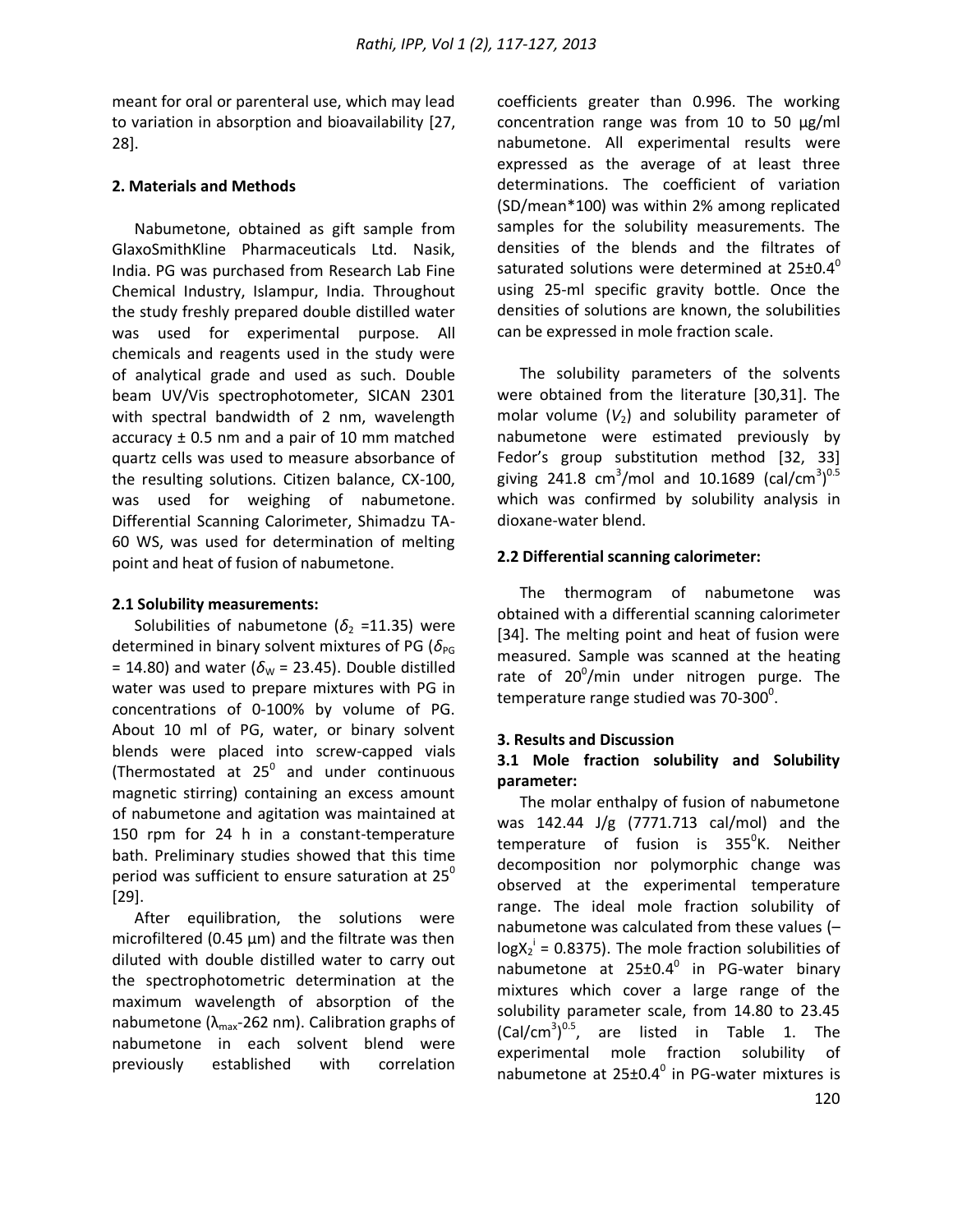plotted in fig. 1 versus the solubility parameter,  $\delta_1$ , of the various mixed solvent systems. The mole fraction solubility of nabumetone in PG ( $\delta_1$ = 14.80), water ( $\delta_1$  = 23.45), and in the mixture of the two solvents is represented by the solid circles in fig. 1. The maximum solubility of nabumetone in the mixture is  $X_2 = 0.00086434$ mol/l and occurs at  $\delta_1$  = 15.67. This value is well below the ideal solubility,  $X_2^i$  = 0.145386 mol/l, as predicted from regular solution theory. The discrepancy between the results using the original Hildebrand-Scatchard equation and experimental points demonstrates that Eqn. 1a and Eqn. 1b cannot be used to predict drug solubility in PG-water binary solvent systems. This behavior has been dealt with the theoretical replacement of mean geometric solubility parameters  $(\delta_1 \delta_2)$  term with the interaction energy term '*W*'.

#### **3.2 Solubility prediction using regression of '***W***' versus**  $\delta_1$ **:**

Eqn. 2, differs from Eqn. 1, in that the geometric mean is not used, hence provides an accurate prediction of solubility once '*W*' is obtained. Although '*W*' presently cannot be estimated based on fundamental physicochemical properties of the solute and solvent, '*W*' may be regressed against a polynomial in  $\delta_1$  of the PG-water binary solvent mixtures (fig. 2). Following quadratic, cubic, and quartic equations respectively were obtained using the experimental solubility data for nabumetone in PG-water mixtures:

 $W_{\text{obs}}$  = 46.291252 + 0.528610  $\delta_1$  + 0.461168  $\delta_1^2$  (n  $= 11, R<sup>2</sup> = 0.999956$ ) ----- (8),

 $W_{\text{obs}}$  = -71.518715 + 19.47415  $\delta_1$  – 0.541620  $\delta_1^2$  + 0.017478  $\delta_1^3$  (n = 11, R<sup>2</sup> = 0.999985) ----- (9),

*W*<sub>obs</sub> = -742.263995 + 163.495560 δ<sub>1</sub> – 12.035029  $\delta_1^2$  + 0.421564  $\delta_1^3$  – 0.005282  $\delta_1^4$  (n = 11, R<sup>2</sup> = 0.999998) ----- (10)

The ' $W_{\text{cal}}$ ' values calculated using these expressions compared favorably with the original '*W*obs' values computed using Eqn. 2. The solid line plotted in fig. 2 was obtained employing the quartic expression (Eqn. 10). The calculated solubility curve fits the experimental data points quite well (figs. 1 and 3), predicting the solubility of nabumetone in PG-water mixtures at most points within an error of ~7.72%, approximating the error in experimentally determined solubility values. These polynomials are used successfully for the calculation of '*W*cal', at any value of solubility parameter  $(\delta_1)$ , which was then subsequently employed to calculate mole fraction solubility of solute  $(X_{2cal})$  in a solvent blend using backward regression. Representative data along with validation parameters are summarized in Table 1. 'W<sub>cal</sub>' values are indicating the significant interaction of nabumetone and solvent molecules at the peak of solubility profile.

Validation of Eqn. 10 was done by comparing experimentally obtained and calculated values of mole fraction solubility by estimating residuals and percent difference (Table 2). The predictive capability of the model for nabumetone is represented in fig. 3, which indicates a very high degree of correlation coefficient  $(R^2)$  0.9977 and negligible intercept equal to zero.

A careful scrutiny of the behaviour of the solutions of nabumetone in PG-water mixtures may be performed, comparing the value of the interaction term 'W<sub>obs</sub>' at each experimental point with the regular value  $(\delta_1 \delta_2)$ . This comparison is presented also in Table 1. As can be observed, for volume fractions of PG from 0 to 1,  $W > \delta_1 \delta_2$ . But, for volume fractions of PG from 0 to 0.6, 'W' is far greater than  $\delta_1 \delta_2$  and for volume fractions of PG from 0.7 to 0.9, '*W*' is nearby closer to  $\delta_1 \delta_2$ . It may be assumed that nabumetone solutions can behave as regular solutions at some point ( $W = \delta_1 \delta_2$ ) with 1.0 PG volume fraction.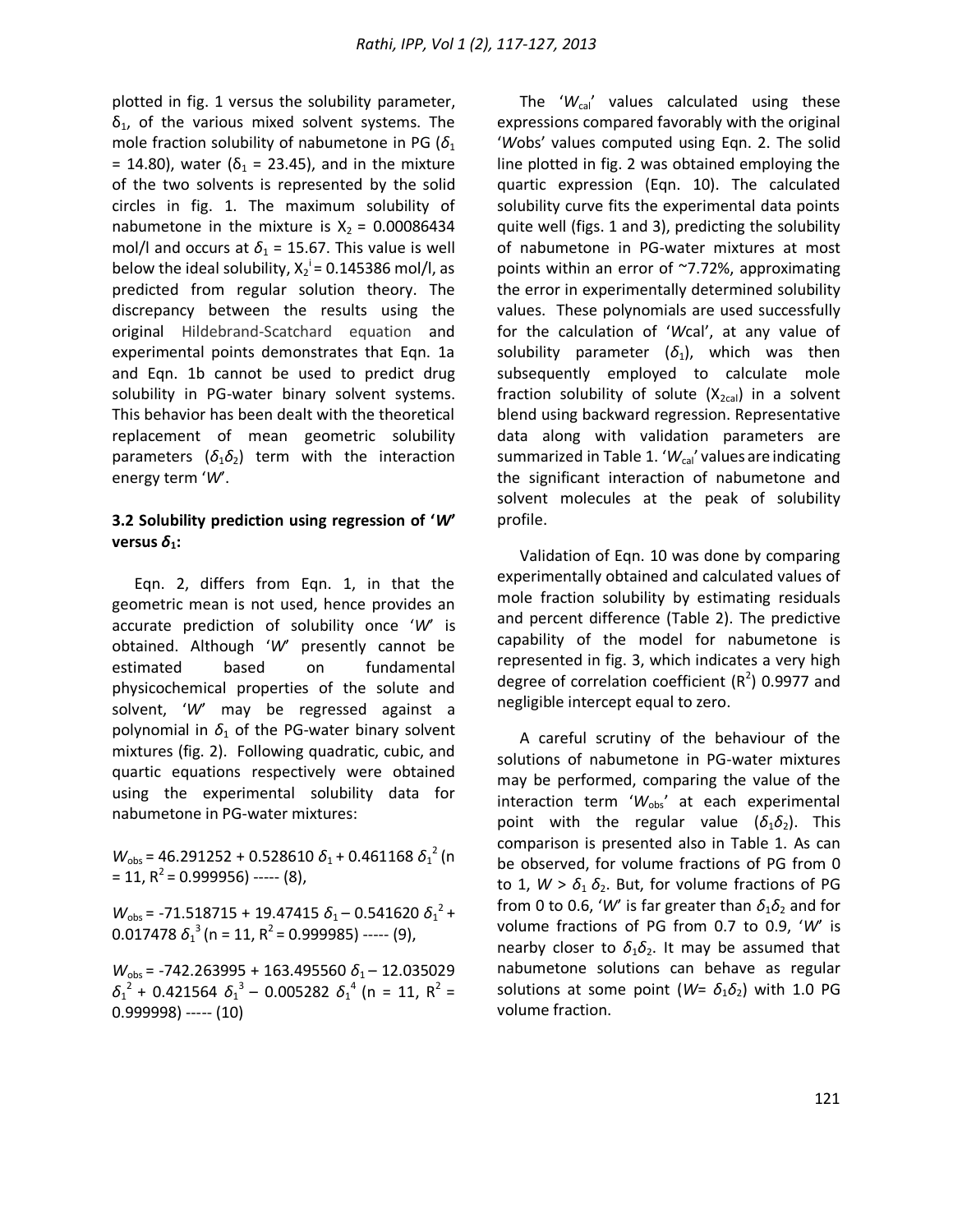| $\Phi_{PG}$ | Solubility<br>(g/ml) | $\delta_{1}$<br>(Cal/cm <sup>3</sup> ) <sup>0.5</sup> | $V_1$ | Density of<br>blend | Mol. Wt<br>of blend | $X_{2(obs)}$ | $W_{\text{(obs)}}$ | $\delta_1\delta_2$ |
|-------------|----------------------|-------------------------------------------------------|-------|---------------------|---------------------|--------------|--------------------|--------------------|
| 0.0         | 0.000017             | 23.45                                                 | 18.00 | 0.9980              | 18.00               | 1.3431E-06   | 312.46             | 238.46             |
| 0.1         | 0.000031             | 22.59                                                 | 23.55 | 1.0018              | 23.81               | 3.2275E-06   | 293.62             | 229.66             |
| 0.2         | 0.000051             | 21.72                                                 | 29.09 | 1.0056              | 29.62               | 6.5806E-06   | 275.33             | 220.87             |
| 0.3         | 0.000068             | 20.86                                                 | 34.64 | 1.0094              | 35.43               | 1.0456E-05   | 257.48             | 212.07             |
| 0.4         | 0.000126             | 19.99                                                 | 40.18 | 1.0132              | 41.24               | 2.2467E-05   | 240.75             | 203.28             |
| 0.5         | 0.000285             | 19.13                                                 | 45.73 | 1.0170              | 47.05               | 5.7769E-05   | 224.99             | 194.48             |
| 0.6         | 0.000559             | 18.26                                                 | 51.27 | 1.0208              | 52.86               | 1.2685E-04   | 209.78             | 185.68             |
| 0.7         | 0.001142             | 17.40                                                 | 56.82 | 1.0246              | 58.67               | 2.8668E-04   | 195.35             | 176.89             |
| 0.8         | 0.002038             | 16.53                                                 | 62.36 | 1.0284              | 64.48               | 5.6053E-04   | 181.49             | 168.09             |
| 0.9         | 0.002892             | 15.67                                                 | 67.91 | 1.0322              | 70.29               | 8.6434E-04   | 168.08             | 159.30             |
| 1.0         | 0.001904             | 14.80                                                 | 73.45 | 1.0360              | 76.10               | 6.1339E-04   | 154.50             | 150.50             |

**Table 1:** Mole fraction solubility of nabumetone

*δ*1= Solubility parameter of solvent blend, *δ*2= Solubility parameter of drug, *V*1= molar volume of the solvent blend, Φ1= total volume fraction of solvent blend and *W* is calculated from Eqn. 2.

#### **Table 2:** Experimental and calculated mole fraction solubilities

| $W_{\text{(obs)}}$ | $W_{\text{(cal)}}$ | $X_{2(obs)}$ | $X_{2(cal)}$ | $log\gamma_2/A_{(obs)}$ | $log\gamma_2/A_{\text{(cal)}}$ | <b>Residual</b> | Percent         |
|--------------------|--------------------|--------------|--------------|-------------------------|--------------------------------|-----------------|-----------------|
|                    |                    |              |              |                         |                                |                 | <b>Residual</b> |
| 312.4579           | 312.5336           | 1.3431E-06   | 1.4288E-06   | 28.39332                | 28.24176                       | $-6.383E-02$    | $-6.38E + 00$   |
| 293.6210           | 293.6422           | 3.2275E-06   | 3.2838E-06   | 26.24672                | 26.20438                       | $-1.744E-02$    | $-1.74E+00$     |
| 275.3311           | 275.2873           | 6.5806E-06   | 6.3495E-06   | 24.50277                | 24.59030                       | 3.510E-02       | $3.51E + 00$    |
| 257.4841           | 257.6495           | 1.0456E-05   | 1.1968E-05   | 23.36941                | 23.03859                       | $-1.446E-01$    | $-1.45E + 01$   |
| 240.7541           | 240.8382           | 2.2467E-05   | 2.4063E-05   | 21.49834                | 21.33025                       | $-7.102E - 02$  | $-7.10E + 00$   |
| 224.9905           | 224.8920           | 5.7769E-05   | 5.3307E-05   | 19.19119                | 19.38820                       | 7.724E-02       | 7.72E+00        |
| 209.7803           | 209.7784           | 1.2685E-04   | 1.2666E-04   | 17.27361                | 17.27732                       | 1.510E-03       | 1.51E-01        |
| 195.3497           | 195.3941           | 2.8668E-04   | 2.9724E-04   | 15.29319                | 15.20443                       | $-3.681E - 02$  | $-3.68E + 00$   |
| 181.4872           | 181.5646           | 5.6053E-04   | 5.9690E-04   | 13.67295                | 13.51829                       | $-6.489E - 02$  | $-6.49E+00$     |
| 168.0842           | 168.0446           | 8.6434E-04   | 8.3701E-04   | 12.63040                | 12.70958                       | 3.162E-02       | $3.16E + 00$    |
| 154.4997           | 154.5178           | 6.1339E-04   | 6.2248E-04   | 13.44712                | 13.41094                       | $-1.482E - 02$  | $-1.48E + 00$   |

 $W_{cal}$  obtained from quartic Eqn. 10, for Nabumetone in PG-water mixtures at 25±0.4<sup>0</sup>. Residuals can also be obtained from,  $[(X_{2(obs)}-X_{2(cal)})/X_{2(obs)}].$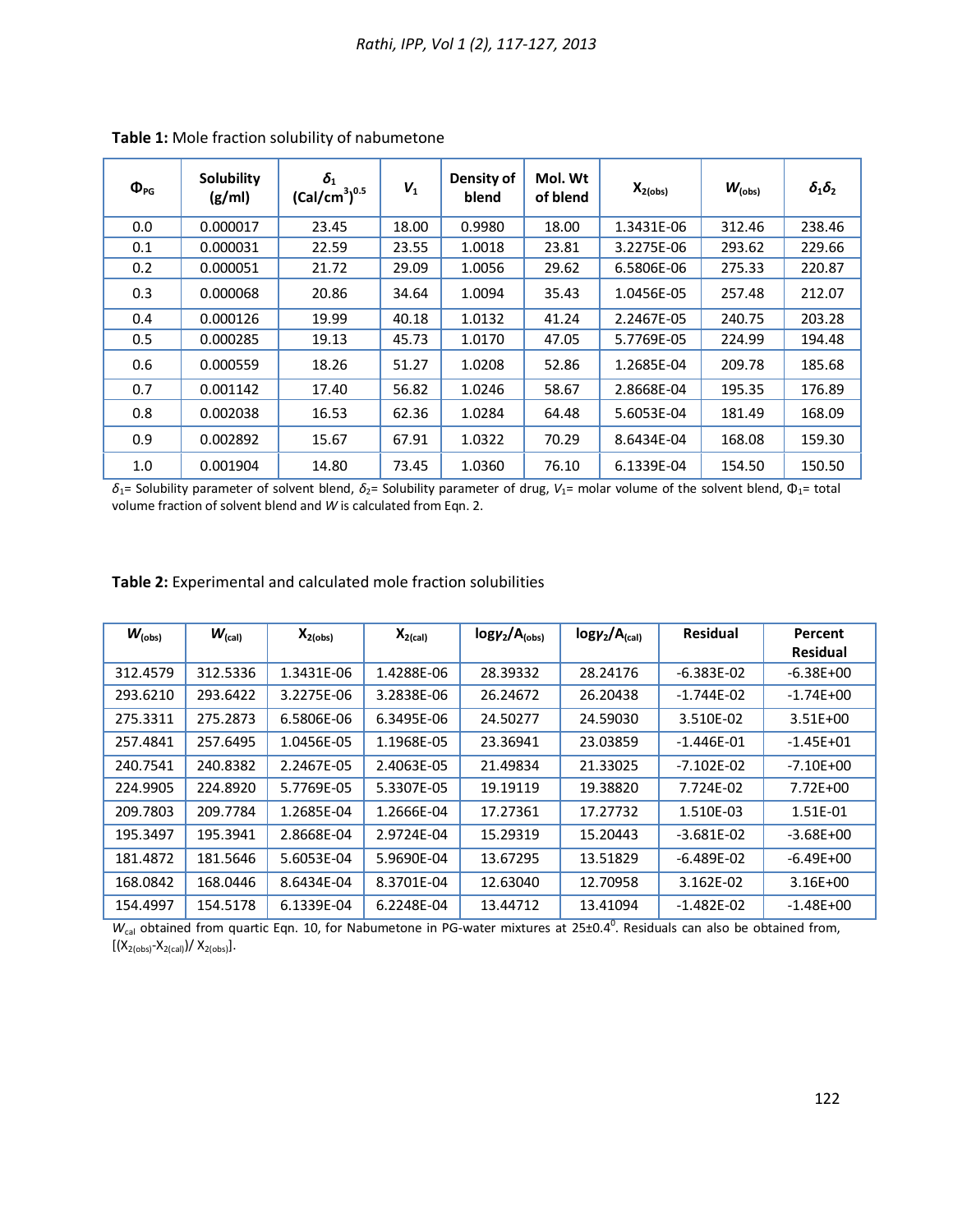

**Fig. 1:** Solubility parameter versus mole fraction solubility profile.

Key:  $\bullet$  Experimental solubilities (X<sub>2obs</sub>) and  $\,\Delta$  back-calculated solubilities (X<sub>2cal</sub>) from Eqn. 2. Highest mole fraction solubility obtained is, X<sub>2obs</sub> = 8.6434\*10<sup>-4</sup> and X<sub>2cal</sub> = 8.3701 \*10<sup>-4</sup> when δ<sub>1</sub> = 14.80 (Cal/cm<sup>3</sup>)<sup>0.5</sup> in PG-water mixtures.



**Fig. 2:** Solubility parameter versus interaction energy profile.

 $W_{\text{(cal)}}$  obtained from quartic regression Eqn. 10, for nabumetone in PG-water mixtures at 25±0.4<sup>0</sup> and correlation coefficient, r<sup>2</sup>, is 0.999998 for n = 11.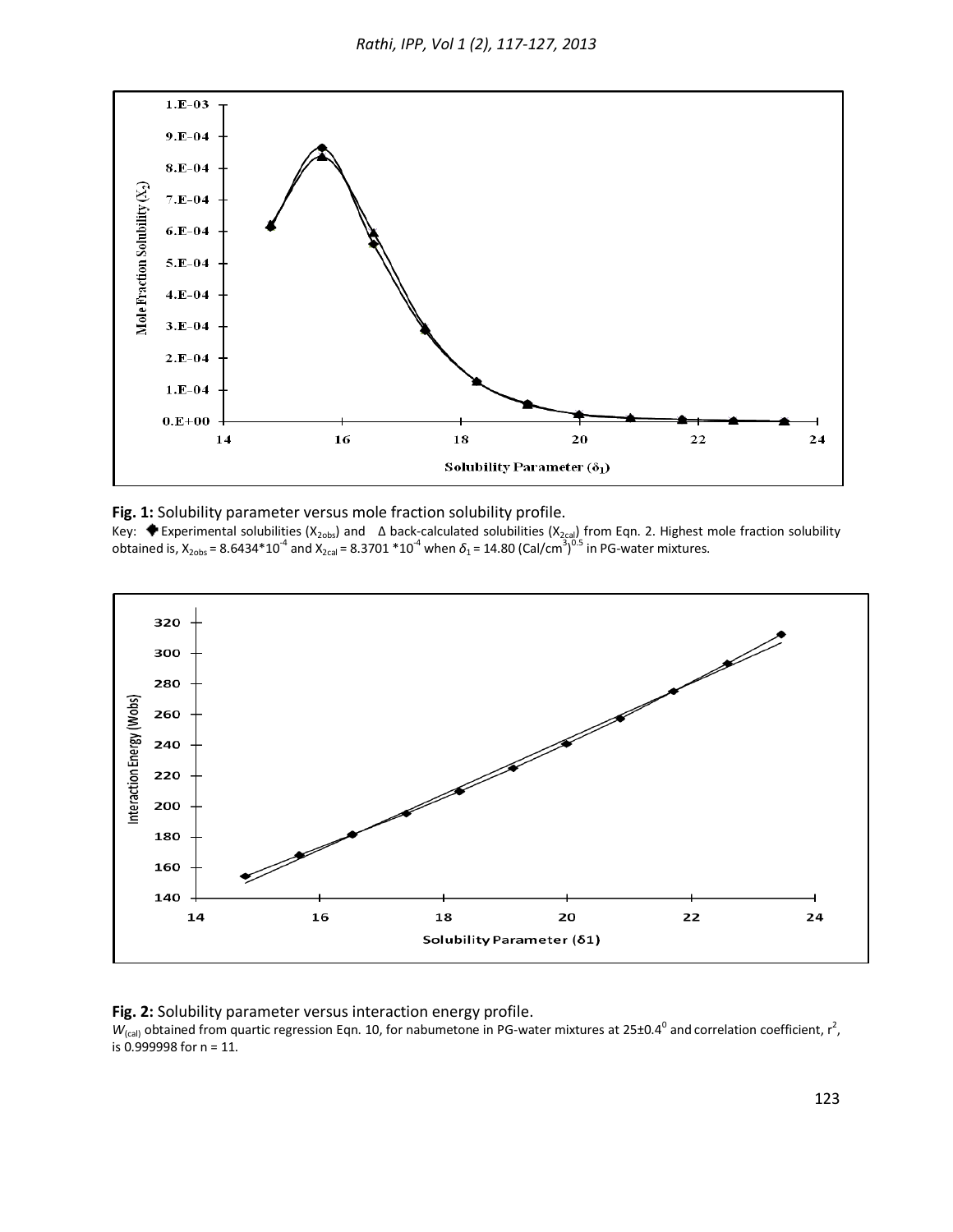

**Fig. 3:** Comparison of observed and calculated mole fraction solubility.

Comparison of 11 observed nabumetone solubilities in PG-Water systems at  $25\pm0.4^0$  with solubilities predicted by extended Hildebrand approach. The intercept of the line is zero, and the slope is 0.9989. The correlation coefficient,  $r^2$ , is 0.9977 for n = 11.



**Fig. 4:** Scatter plot of residuals of solubility versus solubility parameter.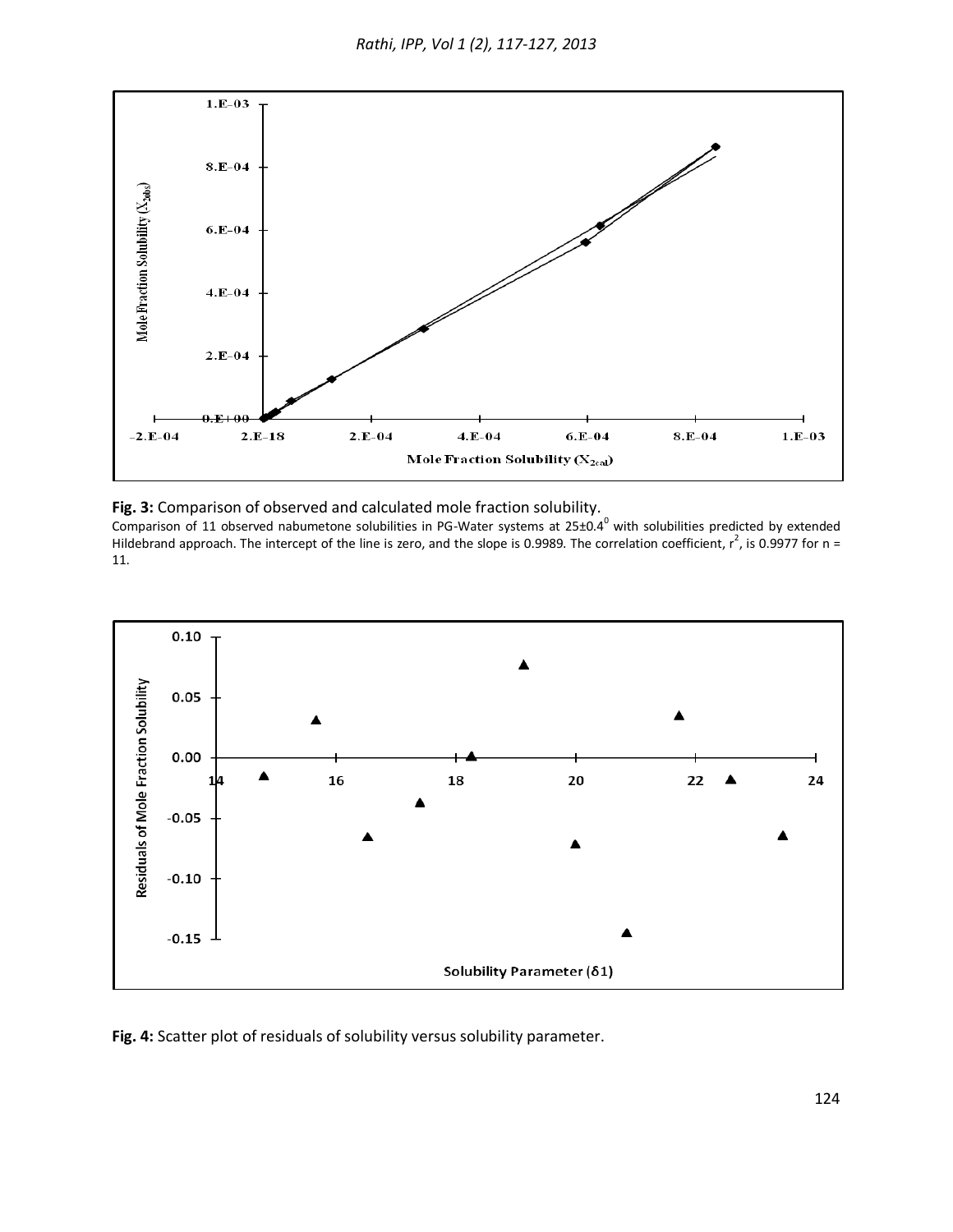Thus, in water-rich mixtures (0-0.6) there seems to be some kind of association between nabumetone and the solvent mixture according to  $W > \delta_1 \delta_2$ . This finding could be explained considering the hydrophobic hydration (HH). HH is featured by an enhanced hydrogen bonding between water molecules in the neighborhood of nonpolar groups in water. When adding PG, HH breaks down. The endothermic shift of the enthalpies of solution upon small additions of cosolvent to water is known to appear for hydrophobic solutes like nabumetone.

Conversely, in water poor mixtures (0.7-1.0) self association of solvent, solute or both is not obtained because still 'W<sub>obs</sub>' is far greater than  $\delta_1 \delta_2$ . This behavior may remain as such in rich PG blends, and therefore, the corresponding nabumetone solubilities are still higher than regular one.

Another aspect for assessment of extended Hildebrand solubility approach is to plot residuals of solubility versus solubility parameter for PG-water binary mixtures (fig.4), which shows values of residuals are closer to zero and scattered around a line with zero slope.

# **Conclusion**

EHSA employs a power series (quartic) equation in  $\delta_1$  to back-calculate interaction energy term 'W<sub>cal</sub>', which reproduces the solubility of nabumetone in PG-water mixtures within the accuracy ordinarily achieved in such experimental solubility results. On the basis of validation parameters, it can be further expressed that the behaviour of irregular solution can be quantified more precisely using EHSA. The procedure can be explored further to predict the solubility of nabumetone in any other binary solvent mixtures. Simultaneously, this tool may become useful in optimization problems of clear solution formulations. Thus the method has potential usefulness in preformulation and formulation studies during which solubility prediction is important for drug design.

## **Acknowledgements**

Authors are thankful to M/s. GlaxoSmithKline Pharmaceuticals Limited, Nasik, India for providing gift sample of nabumetone. **References**

- [1] Martin A, Newburger J, Adjei A. Extended Hildebrand solubility approach: solubility of theophylline in polar binary solvents. J Pharm Sci 1980;69:487-91.
- [2] Wu PL, Martin A. Extended Hildebrand solubility approach: hydroxybenzoic acid in mixtures of dioxane and water. J Pharm Sci 1983;72:587-92.
- [3] Thimmasetty J, Subramanyam CVS, Vishwanath BA, Satesh Sabu PR. Solubility parameter estimation of celecoxib by current methods. Asian J Res Chem 2009;2:188-95.
- [4] Subramanyam CV, Sreenivasa RM, Venkata RJ, Gundu RP. Irregular solution behaviour of paracetamol in binary solvents. Int J Pharm 1992;78:17-24.
- [5] Babu PR, Subrahmanyam CV, Thimmasetty J, Manavalan R, Valliappan K. Extended Hansen's solubility approach: meloxicam in individual solvents. Pak J Pharm Sci 2007;20:311-6.
- [6] Martin A, Carstensen J. Extended solubility approach: solubility parameters for crystalline compounds. J Pharm Sci 1981;70:170-2.
- [7] Spiegel AJ, Noseworthy MM. Use of nonaqueous solvents in parenteral products. J Pharm Sci 1963;52:917-27.
- [8] Asuero AG, Herrador MA, Gonzalez AG. Estimation of pH and autoprotolysis constants in mixtures of aliphatic amides with water: medium effect on the 4-aminoazobenzene system. Talanta 1993;40:479-84.
- [9] Sindreu RJ, Moya ML, Sanchez BF, Gonzalez AG. Solvent effects on the dissociation of aliphatic carboxylic acids in water-N, Ndimethylformamide mixtures: correlation between acidity constants and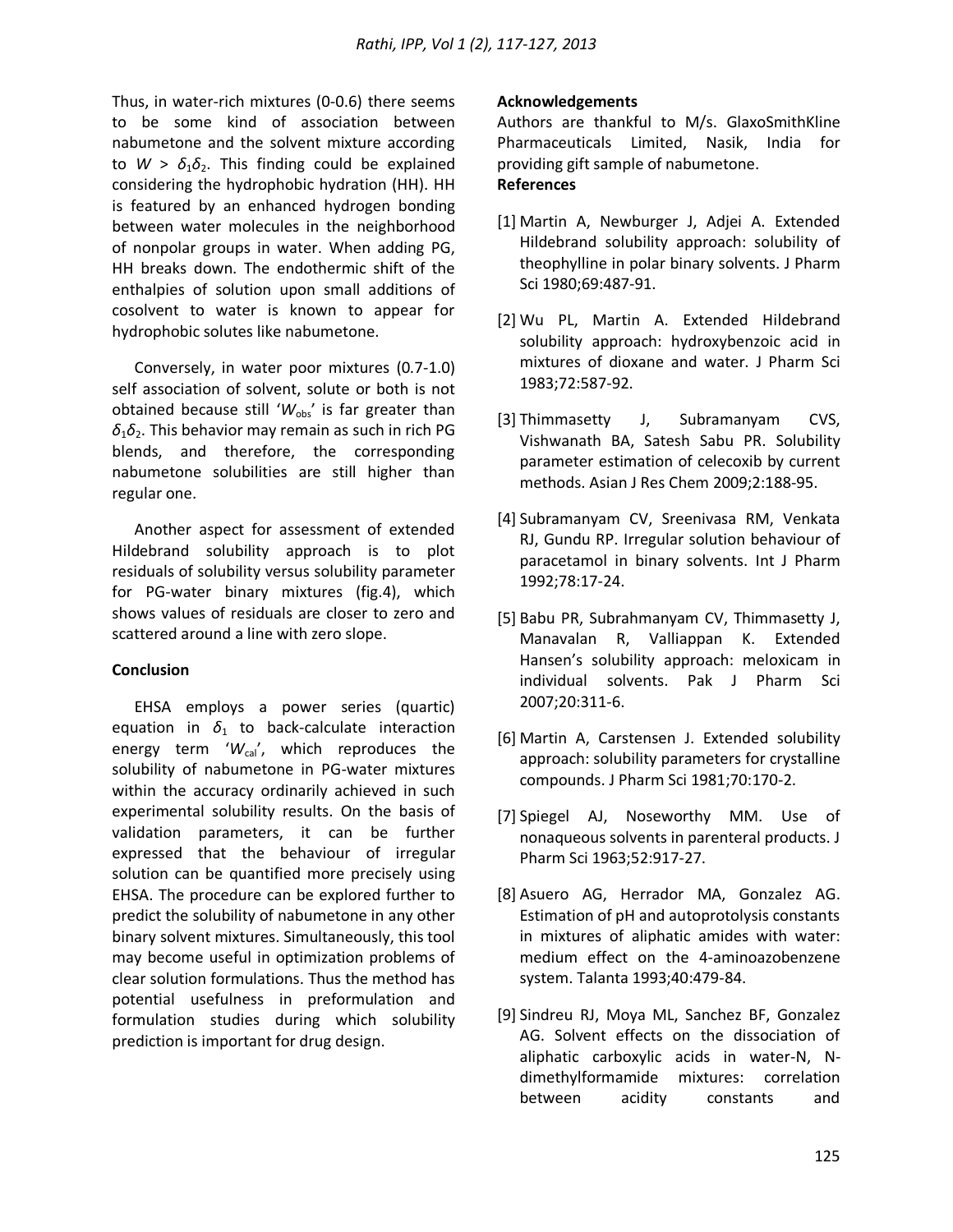solvatochromic parameters. J Solution Chem 1994;23:1101-9.

- [10]Martin A, Wu PL, Velasquez T. Extended Hildebrand solubility approach: sulfonamides in binary and ternary solvents. J Pharm Sci 1985;74:277-82.
- [11]Martin A, Miralles MJ. Extended Hildebrand solubility approach: solubility of tolbutamide, acetohexamide and sulfisomidine in binary solvent mixtures. J Pharm Sci 2006;71:439-42.
- [12]James KC. Regular Solutions/Nearly Regular Solutions. In: Solubility and Related Properties, New York: Marcel Dekker; 1986. p. 149-212 and p. 213-33.
- [13]Mourya VK, Yadav SK, Saini TR. Solubility studies of metronidazole in binary solvent blends. Indian J Pharm Sci 1997;59:200-2.
- [14]Martin A, Wu PL, Adjei A, Mehdizadeh M, James KC, Metzler C. Extended Hildebrand solubility approach: testosterone and testosterone propionate in binary solvents. J Pharm Sci 1982;71:1334-40.
- [15]Beerbower A, Wu PL, Martin A. Expanded solubility parameter approach I: napthalene and benzoic acid in individual solvents. J Pharm Sci 1984;73:179-88.
- [16]Jouyban-Gharamaleki A, Acree WE Jr. Comments concerning: solubility prediction of caffeine in aqueous N, N-dimethyl formamide mixtures using the extended Hildebrand solubility approach. Int J Pharm 1997;156:239-44.
- [17]Martin A, WU PL, Liron Z, Cohen S. Dependence of solute solubility parameters on solvent polarity. J Pharm Sci 1985;74:638- 42.
- [18]Chelakara LV, Kulkarni SK, Kolwankar DR. Spherical agglomeration of mefenamic acid and nabumetone to improve micromeritics

and solubility: A Technical Note. AAPS PharmSciTech 2006;7: Article 48 E1-E4.

- [19]Friedel HA, Todd PA. Nabumetone: A preliminary review of its pharmacodynamic and pharmacokinetic properties, and therapeutic efficacy in rheumatic diseases. Drugs 1988;35:504-24.
- [20]Margarita V, Javier T, Licesio J. Encapsulation of nabumetone by means of drug: (βcyclodextrin) 2:polyvinylpyrrolidone ternary complex formation. J Lum 2007;126: 297– 302.
- [21]United States Pharmacopoeia, USP 31/NF, Volume 326, US Pharmacopoeial Convention, Inc., Rockville, 2008; 2743-4.
- [22]Mohite AH. Development of UVspectroscopic method for nabumetone in tablet formulation. J Pharm Res 2009;2:1221-3.
- [23]Rote R. Development and statistical validation of spectrophotometric methods for the estimation of nabumetone in tablet dosage form. E J Chem2010;7:1463-7.
- [24]Lakshmi PB. Development and validation of nabumetone by isocratic RP-HPLC method. Int Res J Pharm App Sci 2012;2:92-8*.*
- [25]Kamila K, Malgorzata B, Maria K. Analysis of nabumetone in human plasma by HPLCapplication to single dose pharmacokinetic studies. J Pharm Biomed Ana 2003;32:323-8.
- [26]Patil P, Gupta VRM. Application of spherical agglomeration technique to improve micromeritic properties and dissolution characteristics of nabumetone. Int Res J Pharm 2012;3:156-62.
- [27]Rao KP, Kamamia EK. Characterisation of nabumetone microcrystals prepared by solvent evaporation method. Int J Res Pharm Biomed Sci 2011;2:1346-9.